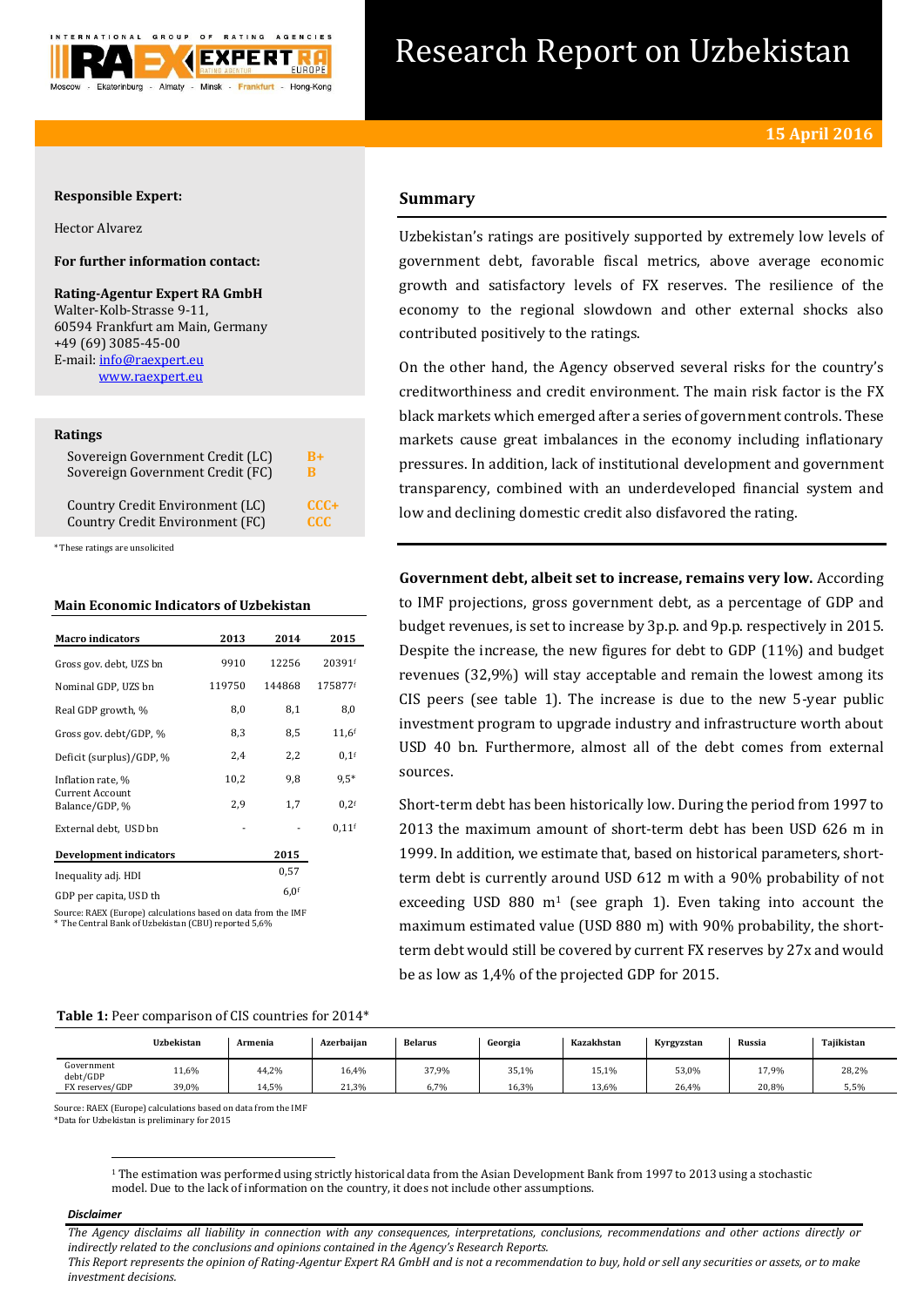## **Graph 1:** Historical and estimated short-term debt

 $O F$ 

Minek

GROUP

Almaty -

**TIONAL** 

Ekaterinburg

**BATING** 

FXPFRT

Frankfurt

AGENCIES

Hong-Kong



Source: RAEX (Europe) calculations based on data from the Asian Development Bank

## **Graph 2:** Exports structure in 1Q 2015



Source: RAEX (Europe) calculations based on data from the Ministry of Foreign Economic Relations Investment and Trade

#### **Graph 3:** Remittances from Russia



Source: RAEX (Europe) calculations based on data from the Central Bank of Russia

**The economy remains resilient to external developments.** Despite the slowdown in remittances and exports as well as lower commodities prices, the economy managed to grow at an 8% rate in 2015 propelled by public investment. Nevertheless, the Asian Development Bank (ADB) expects the real economy to slow down to 6,9% in 2016 driven by adverse external developments.

In 2015, exports were affected by lower prices for world food and the country's main commodities which include gas, gold and cotton, important products in the country's export structure (see graph 2), alongside regional economic slowdown, especially in Russia. On the other hand, imports also declined due to government controls and lower prices of imported goods. The effect on exports and imports resulted in a slight trade surplus of USD 455 m at end-2015 and an estimated current account surplus of 0,2% of GDP.

Due to the aforementioned regional struggles, remittances also took a hit in 2015. Transfers from Russia to Uzbekistan, the largest outflow from Russia in terms of remittances, had a steep fall declining by an average of 50% in the first three quarters of 2015 (see graph 3).

**Fiscal and monetary policies are loose.** The Central Bank of Uzbekistan (CBU) reported a 5,6% inflation rate for 2015<sup>2</sup> standing within its target. Nonetheless, the IMF estimates an inflation rate of 9,5% at year-end 2015, which is high and outside the CBU's 6%-7% inflation target. Despite this, it has remained stable for the past four years. The stable inflation reflects lower administered price increases, dampened import and commodities prices contrasted by wage increase and UZS depreciation.

The CBU reduced the reference rate from 10% to 9% back in January 2015 confirming its accommodative policy despite having high inflation figures. However, it also controls cash in circulation by promoting transactions with debit cards.

The CBU continues to depreciate the UZS, however, it is still considered overvalued. This is reflected by the steep depreciation of the parallel market rate (estimated to be approximately 6 100 UZS per USD as of January 2016 compared to the official rate of 2 810 UZS per USD in the same period), which emerged as a result of the excessive FX and import controls. The UZS has in fact appreciated in real terms. Other economies in the region had steeper and faster devaluations, making those countries' exports more competitive.

<sup>2</sup> The IMF projects an inflation rate of 9,5% for 2015. The Agency used this figure for the assessment due to the lack of transparency in the reported statistics.

## *Disclaimer*

 $\overline{a}$ 

*The Agency disclaims all liability in connection with any consequences, interpretations, conclusions, recommendations and other actions directly or indirectly related to the conclusions and opinions contained in the Agency's Research Reports. This Report represents the opinion of Rating-Agentur Expert RA GmbH and is not a recommendation to buy, hold or sell any securities or assets, or to make investment decisions.*